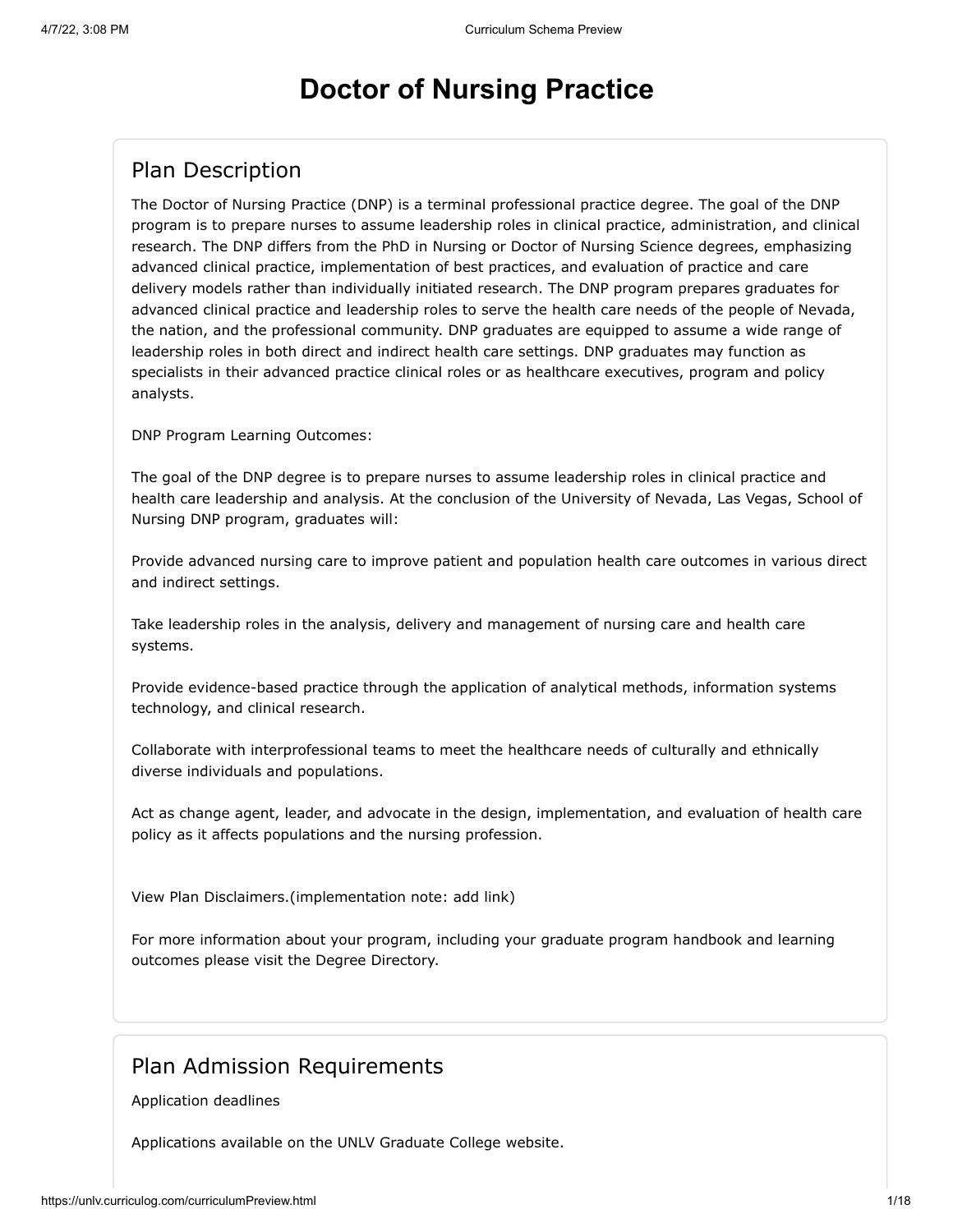All domestic and international applicants must review and follow the Graduate College Admission and Registration Requirements.

Bachelor degrees must also be regionally accredited or approved equivalent.

A one-time, non-refundable deposit of \$500 is required as a seat holding fee. This deposit will be credited towards tuition costs once admissions acceptance has been completed. This applies to any and all applicants to the DNP program regardless of subplan.

Post-Master's subplans:

Advanced Practice subplan:

Hold a baccalaureate degree in nursing from a regionally accredited nursing program (Commission on Collegiate Nursing Education [CCNE], Accreditation Commission for Education in Nursing [ACEN], National League for Nursing [NLN] Commission for Nursing Education Accreditation [CNEA]) or approved equivalent.

Students must hold a master's degree in nursing (MSN or MN) from a regionally accredited program (Commission on Collegiate Nursing Education [CCNE], Accreditation Commission for Education in Nursing [ACEN], National League for Nursing [NLN] Commission for Nursing Education Accreditation [CNEA]) or approved equivalent. Exceptions to a master's degree in nursing will be made on a case-bycase basis and only for those students who hold a baccalaureate degree nursing with a master's degree in another health-related field (e.g., MPH, MHA, etc.) from a regionally accredited program or approved equivalent.

Coursework from non-nursing master's degree must have significant content from nursing or a nursing focus. At a minimum, graduate-level coursework must demonstrate a substantial study of nursing theory, research, and health policy.

Generally, a minimum grade point average of 3.5 (on a  $4.0 = A$  scale) earned in a nursing or healthrelated master's program of study is required. Students who graduated from accredited competencybased schools are advised to contact the Program Director for additional information. Have completed graduate-level course work with a grade of B or better in advanced pathophysiology, advanced pharmacology, advanced physical assessment, nursing theory, research, and healthcare policy.

Hold an unrestricted and unencumbered license as a registered nurse and as an advanced practice registered nurse (APRN) commensurate with state licensure.

Hold national certification in an advanced practice role from a nationally recognized certification/credentialing organization.

Interviews may be required.

Nurse Executive subplan:

Hold a baccalaureate degree in nursing from an accredited nursing program (CCNE, ACEN, NLN CNEA).

Hold a master's degree in nursing (MSN or MN) from an accredited program. Exceptions to this will be made on a case-by-case basis and only for those students who hold a baccalaureate degree in nursing with a master's degree in another health-related field (i.e. MBA, MHA, MPH, etc.) from a regionally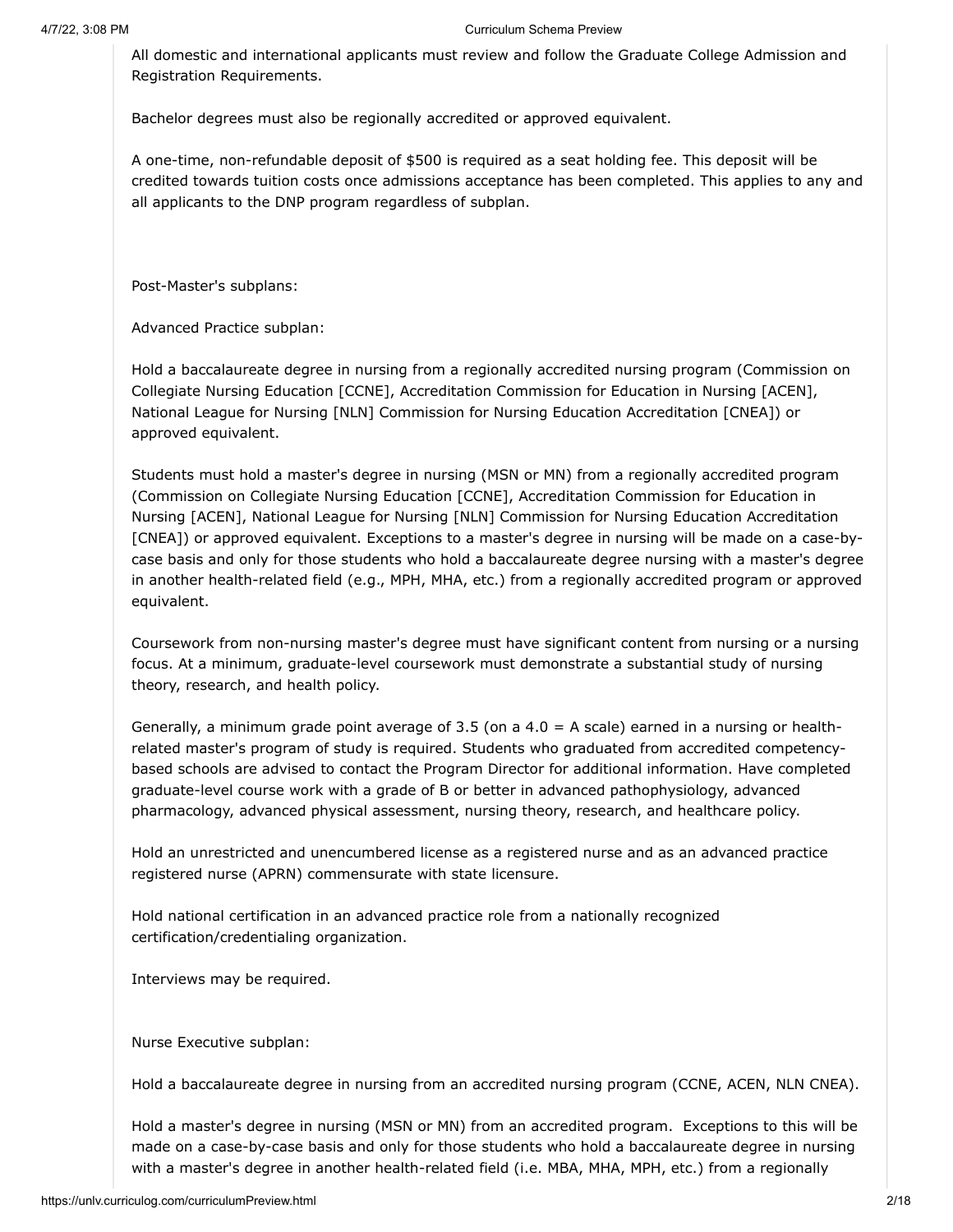accredited program or approved equivalent.

Coursework from non-nursing majors must have significant content from nursing or a nursing focus. At a minimum, graduate-level coursework must demonstrate a substantial study of nursing theory, research, and healthcare policy. Students who have not completed a graduate level course in healthcare policy must complete NURS 719R within the first year of study in the DNP program.

Generally, a minimum grade point average of 3.5 (on a  $4.0 = A$  scale) earned in a nursing or healthrelated master's program of study is required. Students who graduated from accredited competencybased schools are advised to contact the Program Director for additional information.

Hold an unrestricted and unencumbered license as a registered nurse.

Provide documentation for one of the following:

National certification as a Nurse Executive through either the American Nurses Credentialing Center or the American Organization of Nurse Executives (AONE), or as a Certified Nurse Manager and Leader through AONE.

Students with any other advanced practice national certification are advised to contact the Program Director for information or minimum of 500 hours of academically supervised clinical practicum in master's degree program on leadership or management.

Interviews may be required.

BSN to DNP subplans:

Family Nurse Practitioner, Psychiatric Mental Health Nurse Practitioner, Nurse Executive, and Certified Registered Nurse Anesthetists subplan:

Hold a baccalaureate degree in nursing from a regionally and nationally accredited nursing program (CCNE, ACEN, or NLN CNEA) or approved equivalent.

Generally, a minimum grade point average of 3.2 (on a  $4.0 = A$  scale) earned in a baccalaureate nursing degree is required. Students who graduated from accredited competency-based schools are advised to contact the Program Director for additional information.

Hold an unrestricted and unencumbered license as a registered nurse.

Have practiced as a baccalaureate prepared registered nurse for a minimum of one calendar year (2000 hours) prior to beginning coursework in the BSN to DNP program.

Interviews may be required.

Other Admission Information:

Three letters of professional recommendation from individuals who can evaluate the applicant's motivation, academic capability, advanced practice and/or leadership potential, and personal goals for study in a DNP program.

Letter of interest and Self-Presentation: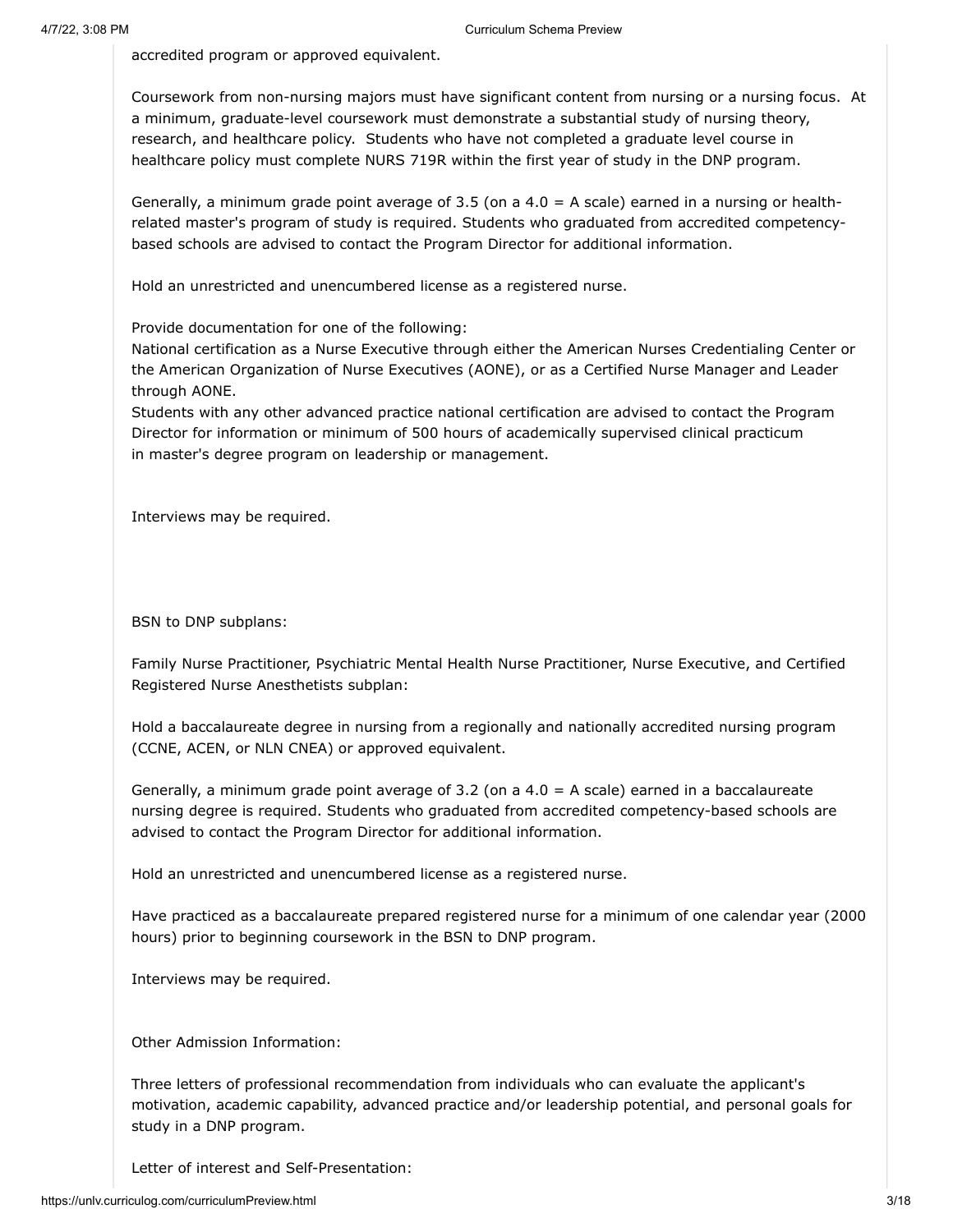Professional goal statement (500 word maximum) describing career objectives and areas of interest in advanced practice or leadership roles. Include reasons for pursuing a doctor of nursing practice degree, specific interest in the University of Nevada, Las Vegas program, and past experiences and achievements in nursing practice, leadership, and scholarship. Current resume or curriculum vita (CV).

Students are accepted into a degree program as described in the Graduate Catalog. The faculty and corresponding sub-disciplines and sub-plans within the described programs are subject to change at any time.

#### Plan Requirements

See Subplan Requirements below.

Subplan 1: Post-Master's Advanced Practice Subplan 2: BSN - DNP Family Nurse Practitioner (ON HOLD) Subplan 3: Post-Master's Nurse Executive Subplan 4: BSN - DNP Nurse Executive (ON HOLD) Subplan 5: BSN to DNP Psychiatric Mental Health Nurse Practitioner (ON HOLD) Subplan 6: BSN to DNP Certified Registered Nurse Anesthetists (CRNA)

## Subplan 1 Requirements: Post-Master's Advanced Practice

Total Credits Required: 31

View Plan Disclaimer. (implementation note: add link)

## Course Requirements

#### Required Courses – Credits: 22

Complete 22 credits by completing each of the following courses.

| NURS 708 Analysis and Economics of Healthcare<br>Systems and Delivery                      | 3 |
|--------------------------------------------------------------------------------------------|---|
| NURS 712 Strategies for Management of<br>Healthcare Systems and Performance<br>Improvement | 3 |
| NURS 715 Business Management for Nurse<br>Practitioners                                    |   |
| NURS 716 Population Health: Analysis and<br>Evaluation                                     | 3 |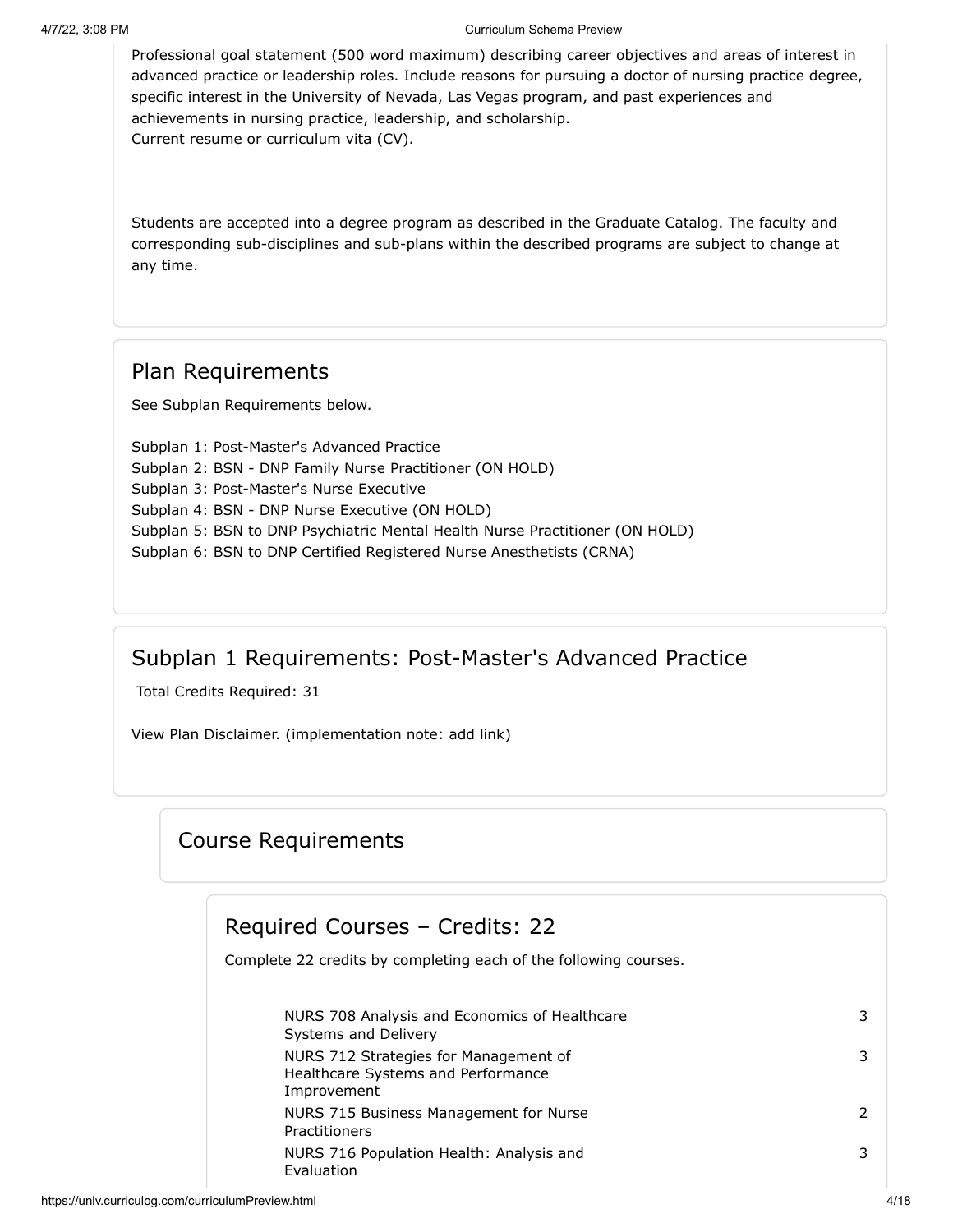| NURS 719R Health & Public Policy for Advanced<br>Practice of Nursing        |  |
|-----------------------------------------------------------------------------|--|
| NURS 729R Translational Evidence for Healthcare<br><b>Systems</b>           |  |
| NURS 767 Collaboration, Communication &<br>Negotiation for the Nurse Leader |  |
| NURS 768 DNP Forum & Role Transformation                                    |  |

## DNP Project – Credits: 9

Complete 9 credits of NURS 788 by completing 1-3 credits per term, over the course of the program.

NURS 788 DNP Project 2002 1-3

## Degree Requirements

Complete 31 credits with a minimum GPA of 3.00.

Maintain a cumulative grade point average of 3.00 or above each semester enrolled.

Receive a grade of "B" (3.00) or above in all required cognate and nursing courses. If less than a "B", for example a B- (2.7) is earned, the course must be repeated. The student must be in good standing to repeat a course and any required course may be repeated only one time.

Complete a minimum of six (6) credits in each calendar year.

Continuously register for at least one to three (1-3) credits each semester while working on a DNP Project.

Each student, upon admission, will be assigned a faculty mentor (also referred to as advisor/committee Chair). The faculty mentor (advisor/committee Chair), along with the student, will plan the student's entire degree program of study and submit it to the Graduate College by the end of the first semester of enrollment. The degree program plan requires the approvals of the student, faculty mentor (advisor/committee Chair), Program Director, appropriate academic dean, and the Graduate Dean.

The faculty mentor (advisor/committee Chair) monitors the student's progress through the program of study. In addition, the Program Director will monitor the student's progress, including adherence to all established policies of the Graduate College. At any given time, the student can request a change of faculty mentor (advisor/committee Chair). However, it is the student's responsibility to secure approval of an individual faculty member who agrees to serve as their faculty mentor (advisor/committee Chair) before changing the original advisor, subject to Graduate College approval. Also, it is the student's responsibility to make sure that their chosen faculty mentor (advisor/committee Chair) has current full graduate faculty status at UNLV, which can be checked at: https://www.unlv.edu/graduatecollege/graduate-faculty-status

Students will be assigned their faculty mentor (advisor/committee Chair) for their DNP Project committee prior to the first semester. The student, along with the faculty mentor (advisor/committee Chair), will identify and select the second and third members to their DNP project committee.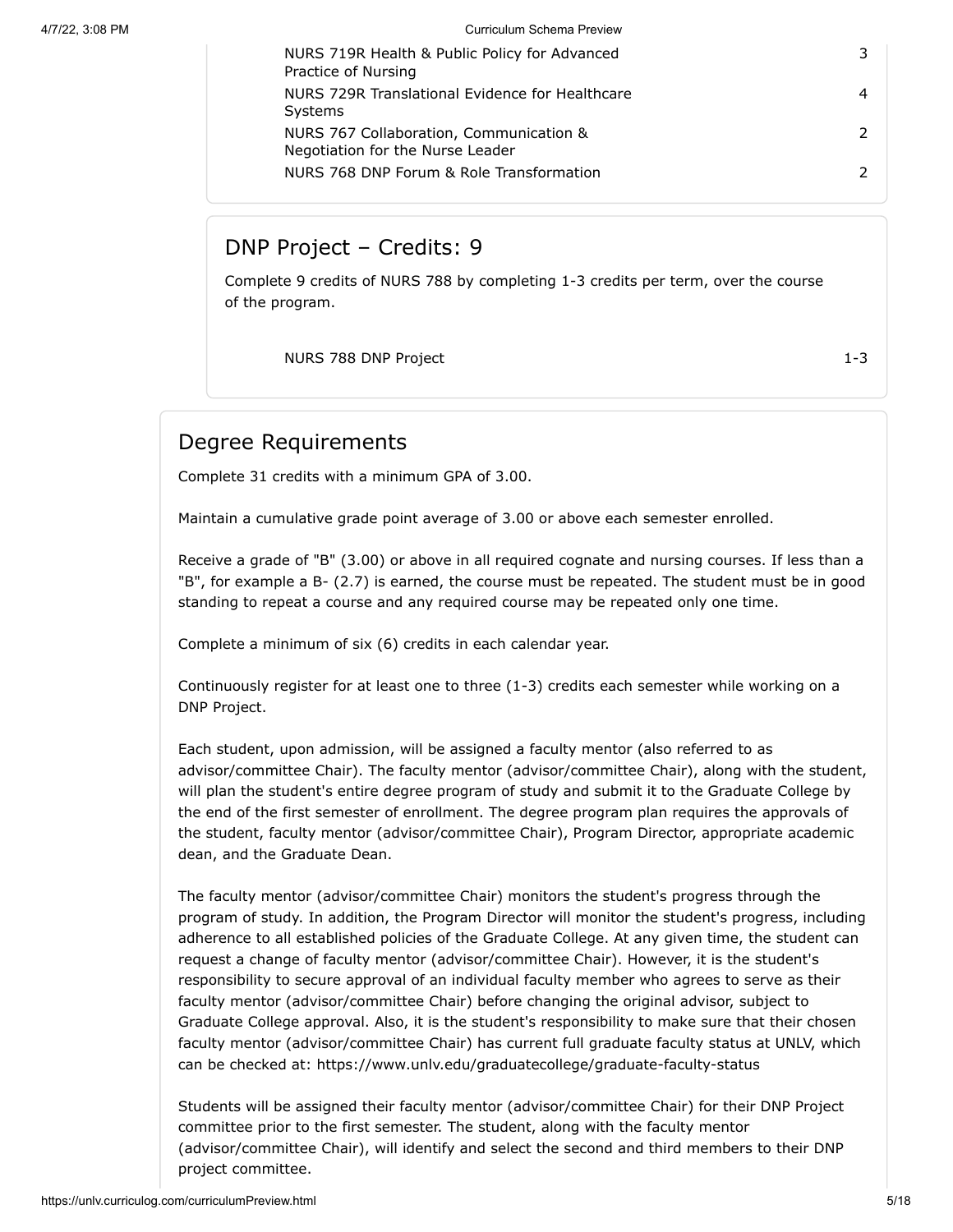The student will be required to file the Committee Appointment Form through the Grad Rebel Gateway when this is completed, for administrative approval. More specific information about the DNP Project will be discussed in the courses it is embedded in the program.

In consultation with their faculty mentor (advisor/committee Chair), a student will organize an advisory committee of at least two departmental members. In addition, a third member from outside the department, known as the Graduate College Representative, must be appointed. An additional committee member may be added at the student and department's discretion. Please see Graduate College policy for committee appointment guidelines.

A leave of absence may be requested by students. The DNP Project is a culmination project based on guidelines from the American Association of Colleges of Nursing (AACN) DNP Essentials. This is a project completed over at least three semesters in the program.

Students in the DNP program are required to abide by the policies for UNLV School of Nursing. Students in the DNP program are also required to abide by the policies of the UNLV Graduate College.

#### Graduation Requirements

See Plan Graduation Requirements below.

## Subplan 2 Requirements: BSN to DNP Family Nurse Practitioner (ON HOLD)

Total Credits Required: 68

View Plan Disclaimer. (implementation note: add link)

#### Course Requirements

#### Required Courses – Credits: 59

Complete 59 credits by completing each of the following courses.

| NURS 701 Diagnostic Reasoning and Clinical<br>Decision Making for the APRN |  |
|----------------------------------------------------------------------------|--|
| NURS 703 Advanced Health Assessment                                        |  |
| NURS 704 Advanced Pathophysiology and                                      |  |
| Genetics I                                                                 |  |
| NURS 706 Nursing Theory and Research                                       |  |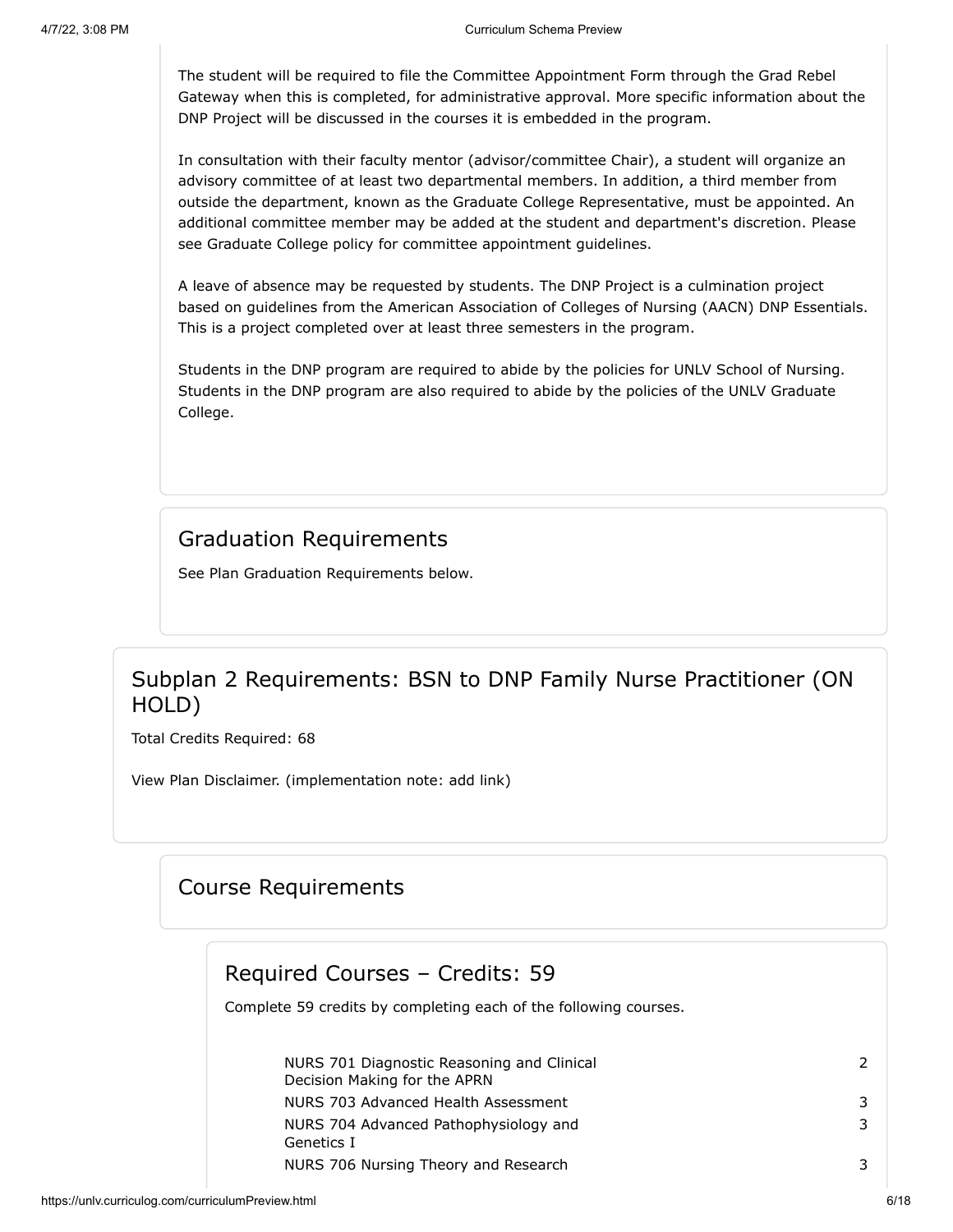| NURS 708 Analysis and Economics of Healthcare<br>Systems and Delivery                      | 3             |
|--------------------------------------------------------------------------------------------|---------------|
| NURS 711 Informatics and Quality Improvement                                               | 3             |
| NURS 712 Strategies for Management of<br>Healthcare Systems and Performance<br>Improvement | 3             |
| NURS 714 Family Theory and Health Promotion                                                | 2             |
| NURS 715 Business Management for Nurse<br>Practitioners                                    | $\mathcal{P}$ |
| NURS 716 Population Health: Analysis and<br>Evaluation                                     | 3             |
| NURS 719R Health & Public Policy for Advanced<br>Practice of Nursing                       | 3             |
| NURS 729R Translational Evidence for Healthcare<br>Systems                                 | 4             |
| NURS 730 Advanced Pharmacology and Genetics<br>H                                           | 3             |
| NURS 740R FNP Adult and Women's Health                                                     | 6             |
| NURS 750R FNP Children and OB                                                              | 6             |
| NURS 760R FNP Geriatric and Chronic Illness                                                | $(6-8)$       |
| NURS 767 Collaboration, Communication &<br>Negotiation for the Nurse Leader                | 2             |
| NURS 768 DNP Forum & Role Transformation                                                   | 2             |

## DNP Project – Credits: 9

Complete 9 credits of NURS 788 by completing 3 credits per term, over the course of 3 terms.

NURS 788 DNP Project 2002 1-3

[After] Students who wish to step out of the DNP program and receive a master's degree will be required to complete NURS 761, Clinicial Synthesis, and some courses identified above as required.

## Degree Requirements

Complete 68 credits with a minimum Grade Point Average (GPA) of 3.00.

Maintain a cumulative grade point average of 3.00 or above each semester enrolled.

Receive a grade of "B" (3.00) or above in all required cognate and nursing courses. If less than a "B", for example a B- (2.7) is earned, the course must be repeated. The student must be in good standing to repeat a course and any required course may be repeated only one time.

Complete a minimum of six (6) credits in each calendar year.

Each student, upon admission, will be assigned an advisor. The advisor (and later the Advisory Committee including the chair of the Advisory committee if in place) will plan the student's entire degree program of study and submit it to the Graduate College by the end of the second semester of enrollment. The degree program requires the approvals of the student, advisor,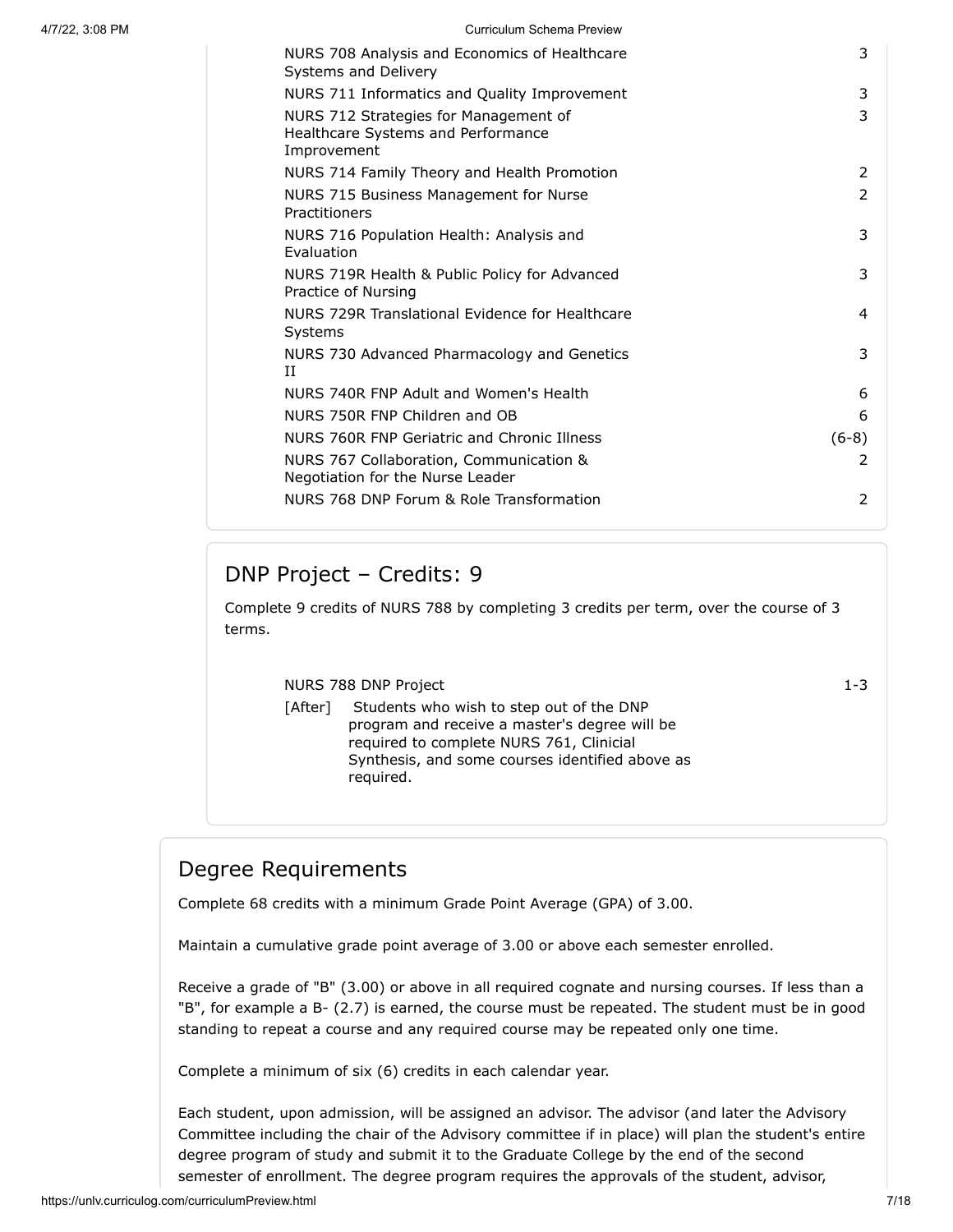Program Director, appropriate academic dean, and the Graduate Dean.

The Advisor monitors the student's progress through the program of study. In addition, the Program Director will monitor the student's progress, including adherence to all established policies of the Graduate College. At any given time, the student can request a change of advisor or chair of Advisory Committee. However, it is the student's responsibility to secure approval of an individual faculty member who agrees to serve as their advisor before changing the original advisor, subject to Graduate College approval. Also, it is the student's responsibility to make sure that their chosen advisor or chair has current full graduate faculty status at UNLV, which can be checked at: https://www.unlv.edu/graduatecollege/graduate-faculty-status

Students will select a chair for their DNP Project committee in the first semester and be required to file the Committee Appointment Form with the Program Director when this is completed. More specific information about the DNP Project will be discussed in the courses it is embedded in the program.

In consultation with their advisor, a student will organize an advisory committee of at least two departmental members. In addition, a third member from outside the department, known as the Graduate College Representative, must be appointed. An additional committee member may be added at the student and department's discretion. Please see Graduate College policy for committee appointment guidelines.

Continuously register for three (3) credits each semester while working on a DNP Project.

Once admitted to the DNP program, students will need to continue to take a minimum of 3 credits per semester for both fall and spring semesters to maintain their place in the program until graduation. A leave of absence may be requested by students.

The DNP Project is a culmination project based on guidelines from the American Association of Colleges of Nursing (AACN) DNP Essentials. This is a project completed over at least three semesters in the program.

Students in the DNP program are required to abide by the policies for UNLV School of Nursing. Students in the DNP program are also required to abide by the policies of the UNLV Graduate College.

#### Graduation Requirements

See Plan Graduation Requirements below.

#### Subplan 3 Requirements: Post-Master's Nurse Executive

Total Credits Required: 32

View Plan Disclaimer. (implementation note: add link)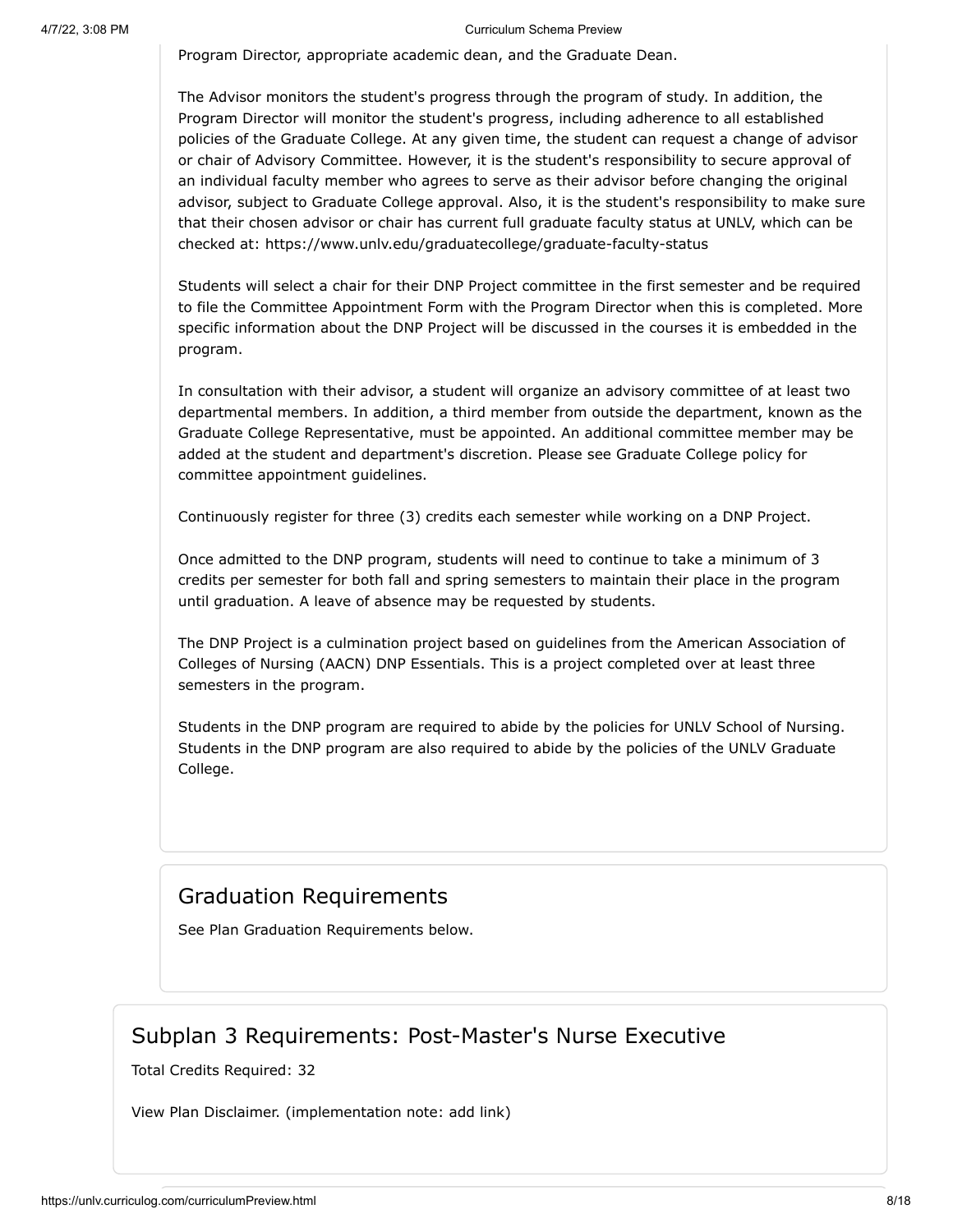## Course Requirements

## Required Courses – Credits: 23

Complete 20 credits of the following courses, and an additional 3 credits of an advisorapproved elective course.

| NURS 718 Organizational Management for the<br>Advanced Practice Nurse        | 3             |
|------------------------------------------------------------------------------|---------------|
| NURS 726 Healthcare Issues And The Law                                       | 2             |
| NURS 729R Translational Evidence for Healthcare<br>Systems                   | 4             |
| NURS 735 Healthcare Outcomes Management                                      | $\mathcal{P}$ |
| NURS 737 Leadership in Organizations and<br>Systems                          | 2             |
| NURS 738 Financial Theory and Budget<br>Management in the Healthcare Setting | 3             |
| NURS 767 Collaboration, Communication &<br>Negotiation for the Nurse Leader  | $\mathcal{P}$ |
| NURS 768 DNP Forum & Role Transformation                                     | $\mathcal{P}$ |

## DNP Project – Credits: 9

Complete 9 credits of NURS 788 by completing 1-3 credits per term, over the course of the program.

NURS 788 DNP Project 2002 1-3

## Degree Requirements

Complete 32 credits with a minimum GPA of 3.00.

Maintain a cumulative grade point average of 3.00 or above each semester enrolled.

Receive a grade of "B" (3.00) or above in all required cognate and nursing courses. If less than a "B", for example a B- (2.7) is earned, the course must be repeated. The student must be in good standing to repeat a course and any required course may be repeated only one time.

Complete a minimum of six (6) credits in each calendar year.

Continuously register for at least one to three (1-3) credits each semester while working on a DNP Project.

Each student, upon admission, will be assigned a faculty mentor (also referred to as advisor/committee Chair). The faculty mentor (advisor/committee Chair), along with the student, will plan the student's entire degree program of study and submit it to the Graduate College by the end of the first semester of enrollment. The degree program plan requires the approvals of the student, faculty mentor (advisor/committee Chair), Program Director, appropriate academic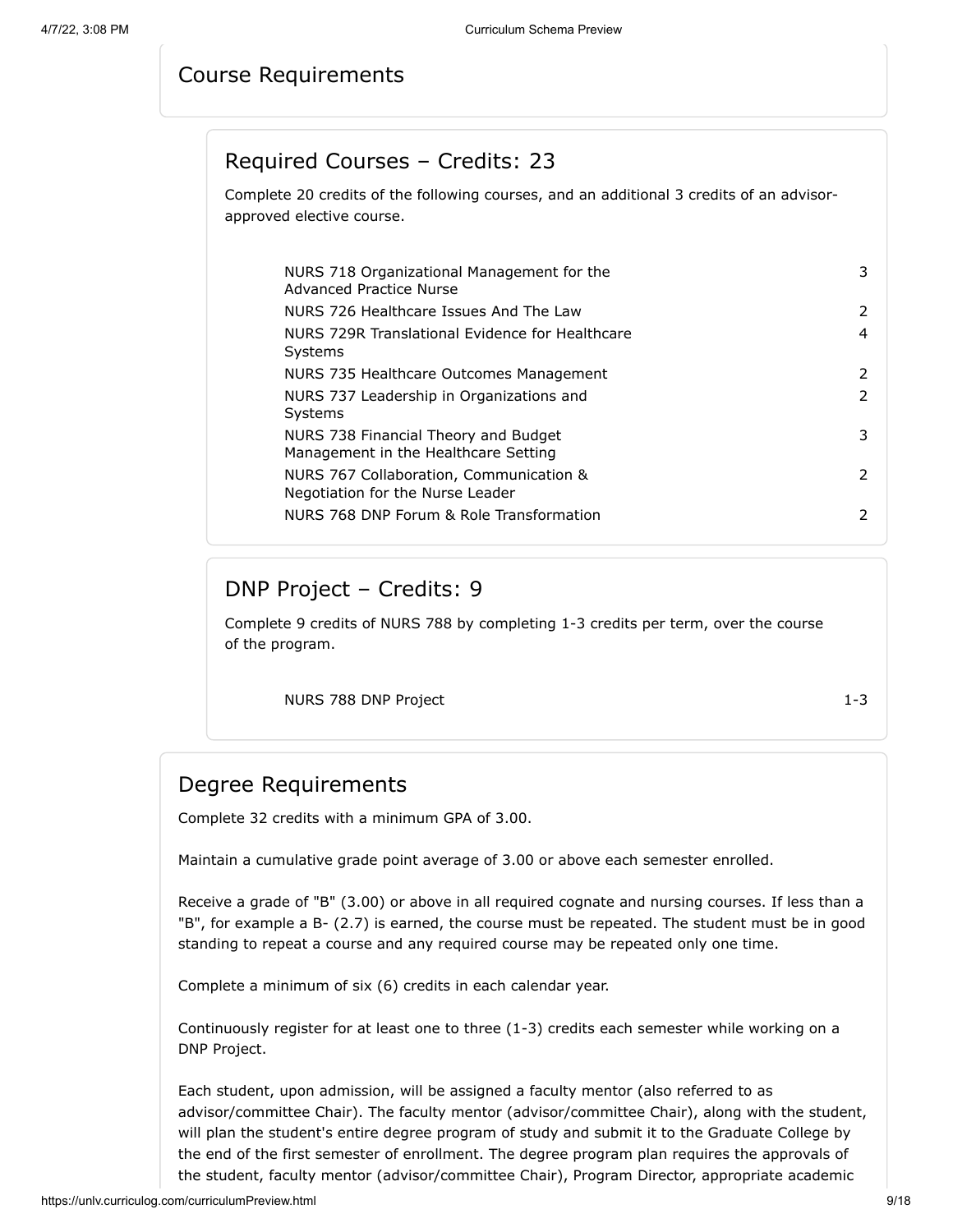dean, and the Graduate Dean.

The faculty mentor (advisor/committee Chair) monitors the student's progress through the program of study. In addition, the Program Director will monitor the student's progress, including adherence to all established policies of the Graduate College. At any given time, the student can request a change of faculty mentor (advisor/committee Chair). However, it is the student's responsibility to secure approval of an individual faculty member who agrees to serve as their faculty mentor (advisor/committee Chair) before changing the original advisor, subject to Graduate College approval. Also, it is the student's responsibility to make sure that their chosen faculty mentor (advisor/committee Chair) has current full graduate faculty status at UNLV, which can be checked at: https://www.unlv.edu/graduatecollege/graduate-faculty-status

Students will be assigned their faculty mentor (advisor/committee Chair) for their DNP Project committee prior to the first semester. The student, along with the faculty mentor (advisor/committee Chair), will identify and select the second and third members to their DNP project committee.

The student will be required to file the Committee Appointment Form through the Grad Rebel Gateway when this is completed, for administrative approval. More specific information about the DNP Project will be discussed in the courses it is embedded in the program.

In consultation with their faculty mentor (advisor/committee Chair), a student will organize an advisory committee of at least two departmental members. In addition, a third member from outside the department, known as the Graduate College Representative, must be appointed. An additional committee member may be added at the student and department's discretion. Please see Graduate College policy for committee appointment guidelines.

A leave of absence may be requested by students. The DNP Project is a culmination project based on guidelines from the American Association of Colleges of Nursing (AACN) DNP Essentials. This is a project completed over at least three semesters in the program.

Students in the DNP program are required to abide by the policies for UNLV School of Nursing. Students in the DNP program are also required to abide by the policies of the UNLV Graduate College.

## Graduation Requirements

See Plan Graduation Requirements below.

#### Subplan 4 Requirements: BSN to DNP Nurse Executive (ON HOLD)

Total Credits Required: 60

View Plan Disclaimer. (implementation note: add link)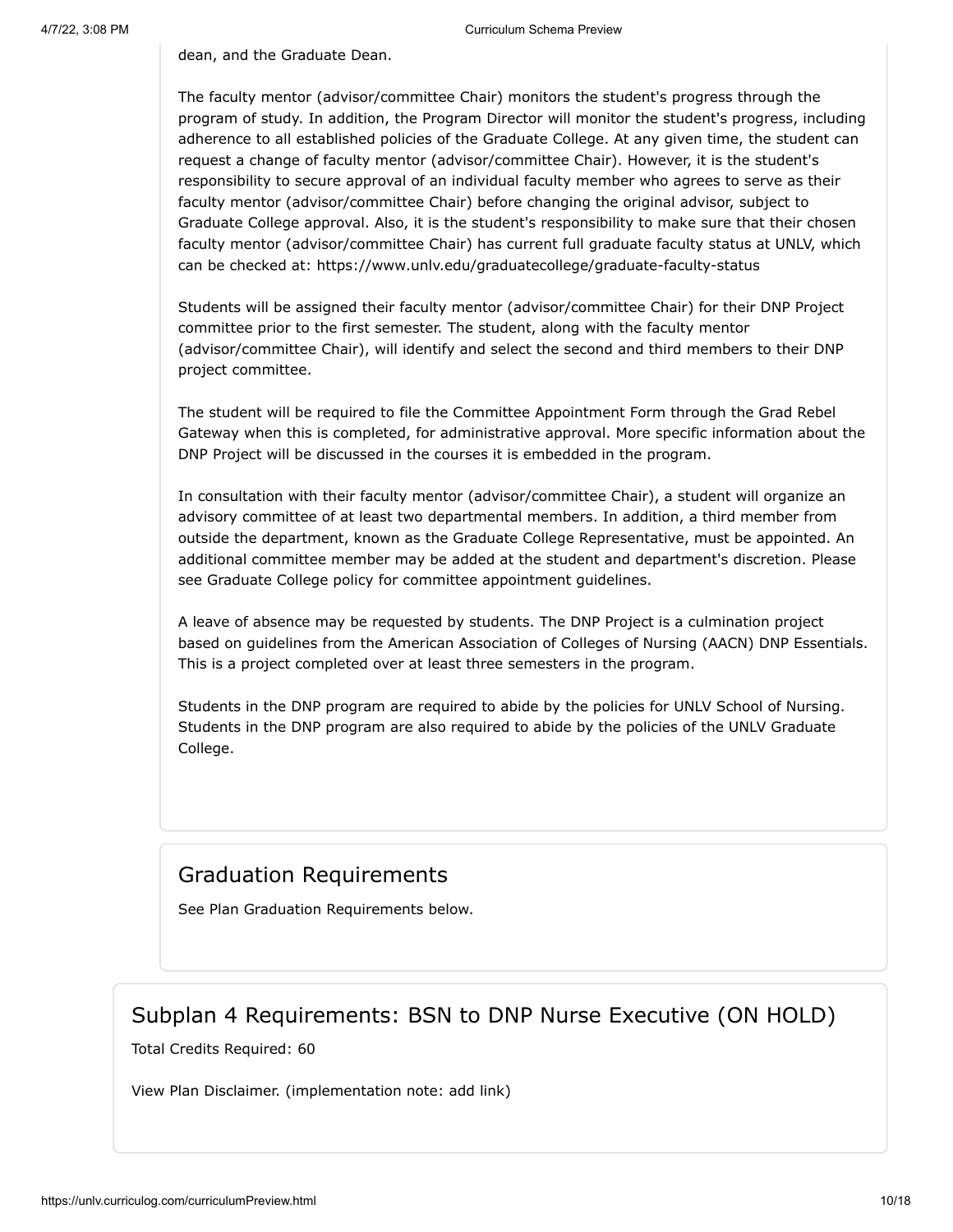## Course Requirements

## Required Courses – Credits: 51

Complete 51 credits by completing each of the following courses.

| NURS 706 Nursing Theory and Research                                         | 3              |
|------------------------------------------------------------------------------|----------------|
| NURS 708 Analysis and Economics of Healthcare                                | 3              |
| Systems and Delivery                                                         |                |
| NURS 711 Informatics and Quality Improvement                                 | 3              |
| NURS 712 Strategies for Management of                                        | 3              |
| Healthcare Systems and Performance<br>Improvement                            |                |
| NURS 716 Population Health: Analysis and                                     | 3              |
| Evaluation                                                                   |                |
| NURS 718 Organizational Management for the<br>Advanced Practice Nurse        | 3              |
| NURS 719R Health & Public Policy for Advanced<br>Practice of Nursing         | 3              |
| NURS 726 Healthcare Issues And The Law                                       | 2              |
| NURS 729R Translational Evidence for Healthcare<br>Systems                   | 4              |
| NURS 735 Healthcare Outcomes Management                                      | 2              |
| NURS 736 Innovations in Communication:<br>Scholarly Writing                  | 1.             |
| NURS 737 Leadership in Organizations and<br>Systems                          | 2              |
| NURS 738 Financial Theory and Budget<br>Management in the Healthcare Setting | 3              |
| NURS 754 NE Practicum I: Organizations as<br>Complex Systems                 | 3              |
| NURS 756 NE Practicum II: Organizational<br>Transformation                   | 3              |
| NURS 757 NE Practicum III: Executive<br>Leadership                           | 3              |
| NURS 767 Collaboration, Communication &<br>Negotiation for the Nurse Leader  | $\overline{2}$ |
| NURS 768 DNP Forum & Role Transformation                                     | 2              |
| NURS 772 The Nurse as Leader                                                 | 3              |
|                                                                              |                |

## DNP Project – Credits: 9

Complete 9 credits of NURS 788 by completing 3 credits per term, over the course of 3 terms.

NURS 788 DNP Project 1-3

## Degree Requirements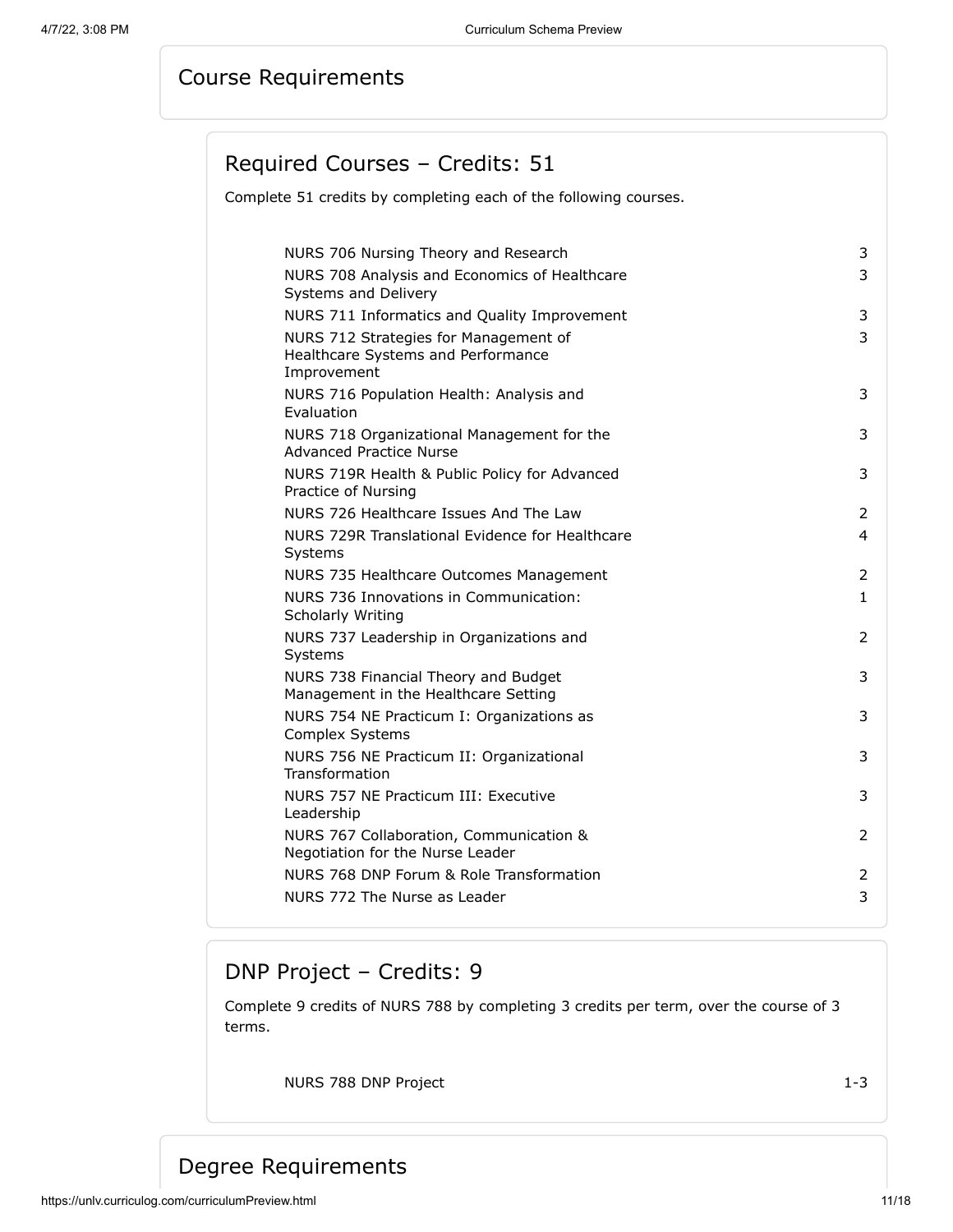Complete 60 credits with a minimum Grade Point Average (GPA) of 3.00.

Maintain a cumulative GPA of 3.00 or above each semester enrolled.

Receive a grade of "B" (3.00) or above in all required cognate and nursing courses. If less than a "B", for example a B- (2.7) is earned, the course must be repeated. The student must be in good standing to repeat a course and any required course may be repeated only one time.

Complete a minimum of six (6) credits in each calendar year.

Each student, upon admission, will be assigned an advisor. The advisor (and later the Advisory Committee including the chair of the Advisory committee, if in place) will plan the student's entire degree program of study and submit it to the Graduate College by the end of the second semester of enrollment. The degree program requires the approvals of the student, advisor, Program Director, appropriate academic dean, and the Graduate Dean.

The Advisor monitors the student's progress through the program of study. In addition, the Program Director will monitor the student's progress, including adherence to all established policies of the Graduate College. At any given time, the student can request a change of advisor or chair of Advisory Committee. However, it is the student's responsibility to secure approval of an individual faculty member who agrees to serve as their advisor before changing the original advisor, subject to Graduate College approval. Also, it is the student's responsibility to make sure that their chosen advisor or chair has current full graduate faculty status at UNLV, which can be checked at: https://www.unlv.edu/graduatecollege/graduate-faculty-status

Students will select a chair for their DNP Project committee in the first semester and be required to file the Committee Appointment Form with the Program Director when this is completed. More specific information about the DNP Project will be discussed in the courses it is embedded in the program.

In consultation with their advisor, a student will organize an advisory committee of at least two departmental members. In addition, a third member from outside the department, known as the graduate College Representative, must be appointed. An additional committee member may be added at the student and department's discretion. Please see Graduate College policy for committee appointment guidelines.

Continuously register for three credits each semester while working on a DNP Project.

Once admitted, students will need to continue to take a minimum of 3 credits per semester for both fall and spring semesters to maintain their place in the program until graduation. A leave of absence may be requested by students.

The DNP Project is a culmination project based on guidelines from the American Association of Colleges of Nursing (AACN) DNP essentials. This is a project completed over at least 3 semesters in the program.

Students in the DNP program are required to abide by the policies for UNLV School of Nursing and are also required to abide by the policies of the UNLV Graduate College.

## Graduation Requirements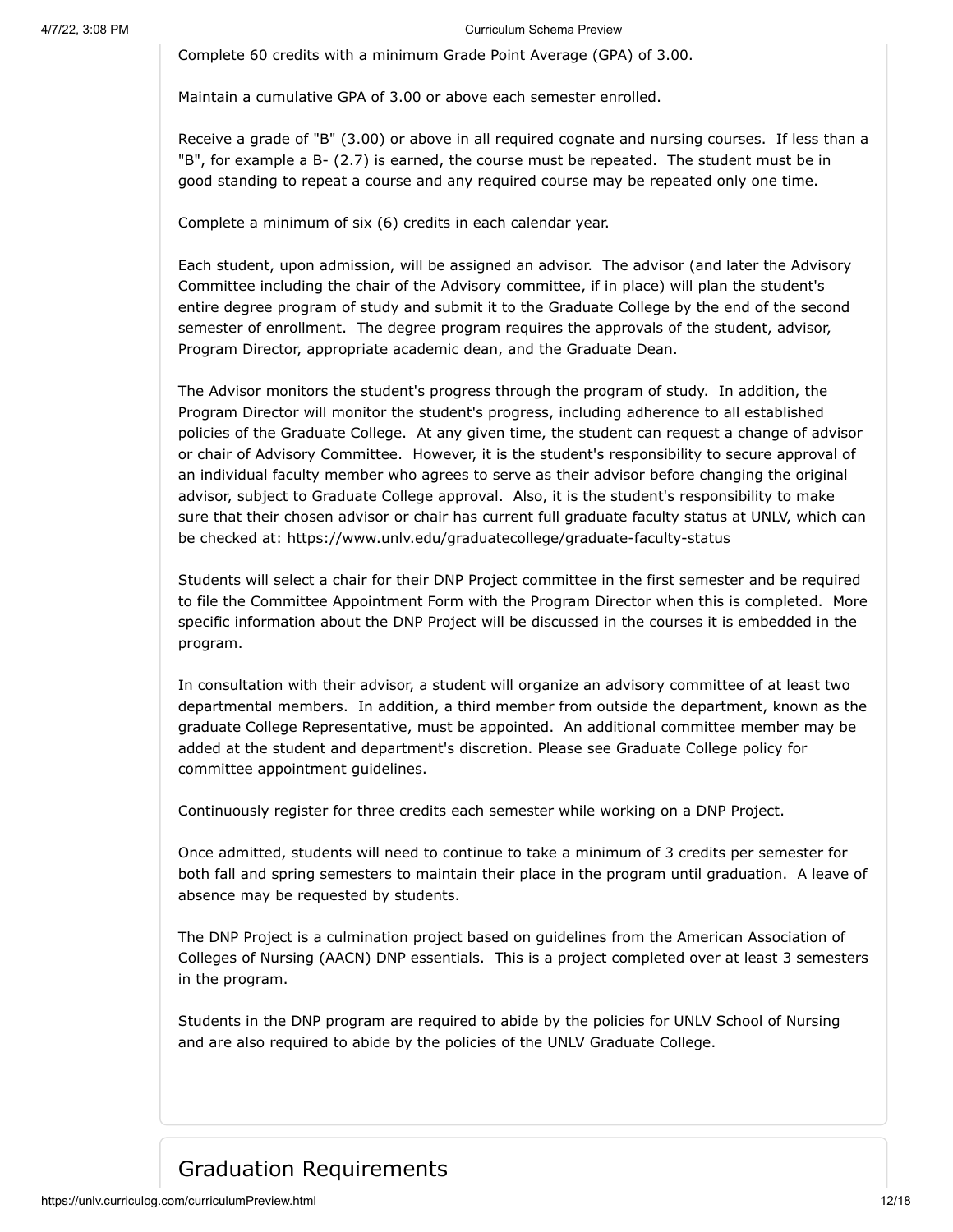See Plan Graduation Requirements below.

## Subplan 5 Requirements: BSN to DNP Psychiatric Mental Health Nurse Practitioner (ON HOLD)

Total Credits Required: 65

View Plan Disclaimer. (implementation note: add link)

## Course Requirements

## Required Courses – Credits: 56

Complete 56 credits by completing each of the following courses.

| NURS 701 Diagnostic Reasoning and Clinical<br>Decision Making for the APRN                 | 2              |
|--------------------------------------------------------------------------------------------|----------------|
| NURS 703 Advanced Health Assessment                                                        | 3              |
| NURS 704 Advanced Pathophysiology and<br>Genetics I                                        | 3              |
| NURS 706 Nursing Theory and Research                                                       | 3              |
| NURS 708 Analysis and Economics of Healthcare<br>Systems and Delivery                      | 3              |
| NURS 711 Informatics and Quality Improvement                                               | 3              |
| NURS 712 Strategies for Management of<br>Healthcare Systems and Performance<br>Improvement | 3              |
| NURS 714 Family Theory and Health Promotion                                                | $\overline{2}$ |
| NURS 715 Business Management for Nurse<br>Practitioners                                    | 2              |
| NURS 716 Population Health: Analysis and<br>Evaluation                                     | 3              |
| NURS 719R Health & Public Policy for Advanced<br>Practice of Nursing                       | 3              |
| NURS 729R Translational Evidence for Healthcare<br>Systems                                 | 4              |
| NURS 730 Advanced Pharmacology and Genetics<br>Π                                           | 3              |
| NURS 767 Collaboration, Communication &<br>Negotiation for the Nurse Leader                | $\overline{2}$ |
| NURS 768 DNP Forum & Role Transformation                                                   | 2              |
| NURS 794 Psychiatric Mental Health Nurse<br>Practitioner I                                 | 6              |
| NURS 796 Psychopharmacology Across the<br>Lifespan                                         | 3              |
| NURS 799 Psychiatric Mental Health Nurse<br>Practitioner III                               | 6              |
|                                                                                            |                |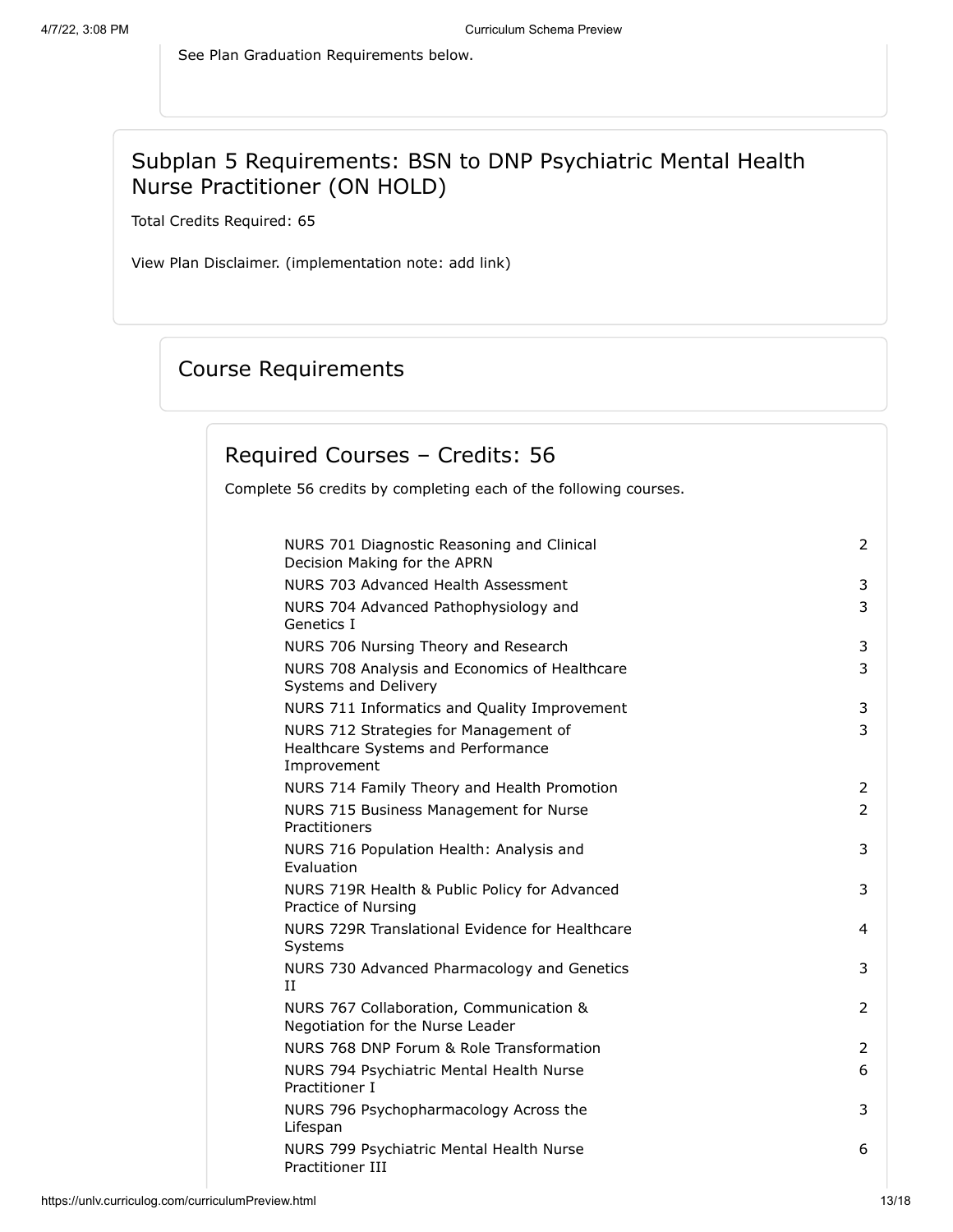#### DNP Project – Credits: 9

Complete 9 credits of NURS 788 by completing 3 credits per term, over the course of 3 terms. Students who wish to step out of the DNP program and receive a master's degree will be required to complete NURS 761. Clinical Synthesis and some courses identified above as required will not be completed.

NURS 788 DNP Project 1-3

## Degree Requirements

Complete 65 credits with a minimum Grade Point Average (GPA) of 3. 00.

Maintain a cumulative grade point average of 3. 00 or above each semester enrolled.

Receive a grade of "B" (3. 00) or above in all required cognate and nursing courses. If less than a "B", for example a B- (2. 7) is earned, the course must be repeated. The student must be in good standing to repeat a course and any required course may be repeated only one time.

Complete a minimum of six (6) credits in each calendar year.

Each student, upon admission, will be assigned an advisor. The advisor (and later the Advisory Committee including the chair of the Advisory committee if in place) will plan the student's entire degree program of study and submit it to the Graduate College by the end of the second semester of enrollment. The degree program requires the approvals of the student, advisor, and the DNP Coordinator, the appropriate academic dean, and the Graduate Dean.

The Advisor monitors the student's progress through the program of study. In addition, the DNP Coordinator will monitor the student's progress, including adherence to all established policies of the Graduate College. At any given time, the student can request a change of advisor or chair of Advisory Committee. However, it is the student's responsibility to secure approval of an individual faculty member who agrees to serve as their advisor before changing the original advisor, subject to Graduate College approval. Also, it is the student's responsibility to make sure that their chosen advisor or chair has current graduate faculty status at UNLV, which can be checked at: https://www.unlv.edu/graduatecollege/graduate-faculty-status

Students will select a chair for their DNP Project committee in the first semester and be required to file the Committee Appointment Form with the DNP coordinator when this is completed. More specific information about the DNP Project will be discussed in the courses it is embedded in the program.

In consultation with their advisor, a student will organize an advisory committee of at least two departmental members. In addition, a third member from outside the department, known as the Graduate College Representative, must be appointed. An additional committee member may be added at the student and department's discretion. Please see Graduate College policy for committee appointment guidelines.

Continuously register for three (3) credits each semester while working on a DNP Project.

Once admitted to the DNP program, students will need to continue to take a minimum of 3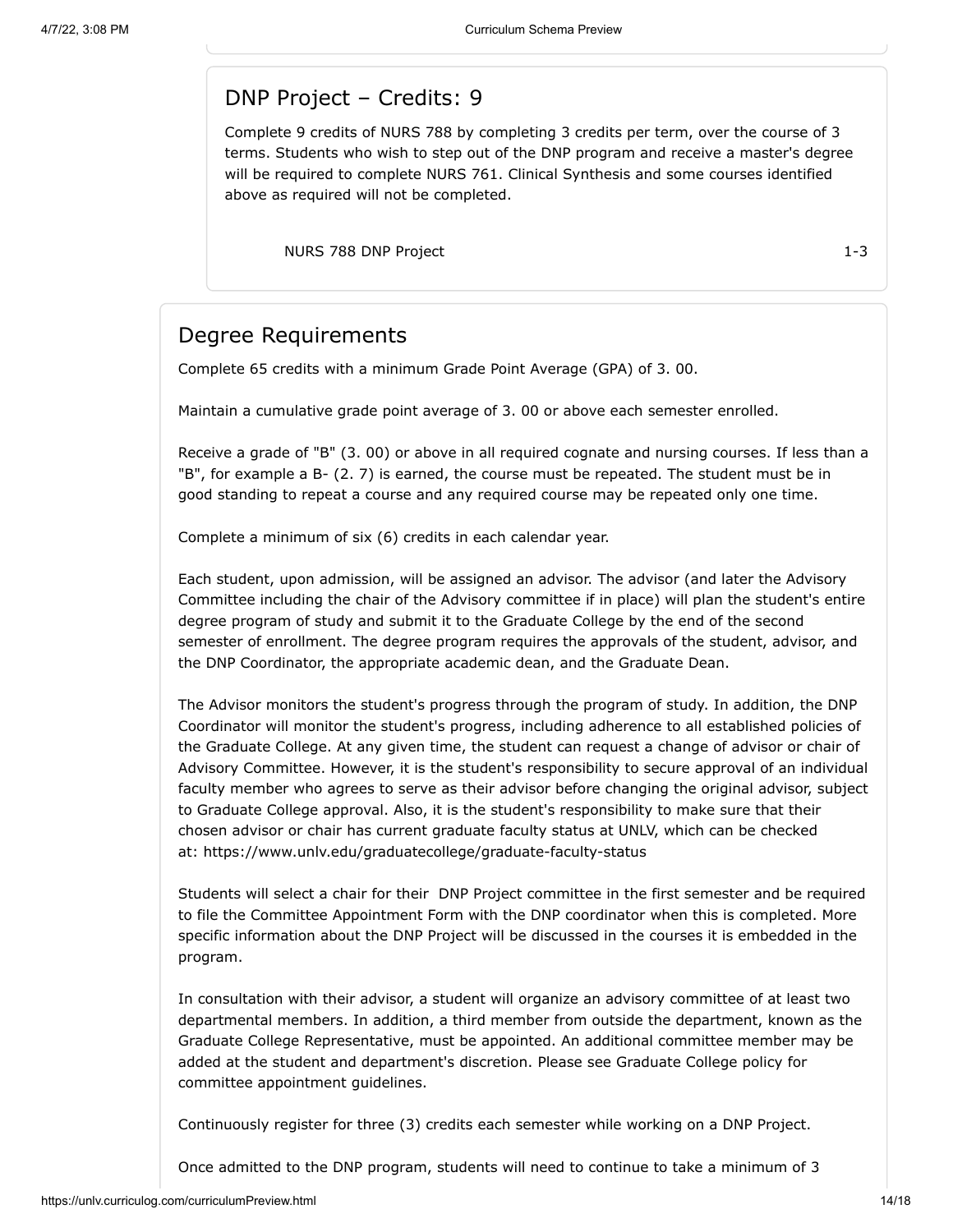credits per semester for both fall and spring semesters to maintain their place in the program until graduation. A leave of absence may be requested by students.

The DNP Project is a culmination project based on guidelines from the American Association of Colleges of Nursing (AACN) DNP Essentials. This is a project completed over three semesters in the program.

Students in the DNP program are required to abide by the policies for UNLV School of Nursing. Students in the DNP program are also required to abide by the policies of the UNLV Graduate College.

## Graduation Requirements

See Plan Graduation Requirements below.

## Subplan 6 Requirements: BSN to DNP Certified Registered Nurse Anesthetists

Total Credits Required: 95

View Plan Disclaimer. (implementation note: add link)

## Course Requirements

#### Core Courses - Credits: 15

Complete 15 credits by completing the following courses.

| [Before] NURS - 689 - Informatics and Technology for the<br><b>CRNA</b>                 | 3. |
|-----------------------------------------------------------------------------------------|----|
| [Before] NURS - 691 - Epidemiology and Biostats for<br>Population Health and Anesthesia | 3. |
| NURS 729R Translational Evidence for Healthcare<br>Systems                              | 4  |
| NURS - 801 - Professional Aspects of CRNA<br>[After]<br>Practice                        | 3  |
| [After] NURS - 802 - A Systems Approach to Quality and<br>Safety                        | 2  |

## CRNA/DNP Science Core – Credits: 18

Complete 18 credits by completing the following courses.

NURS 703 Advanced Health Assessment 3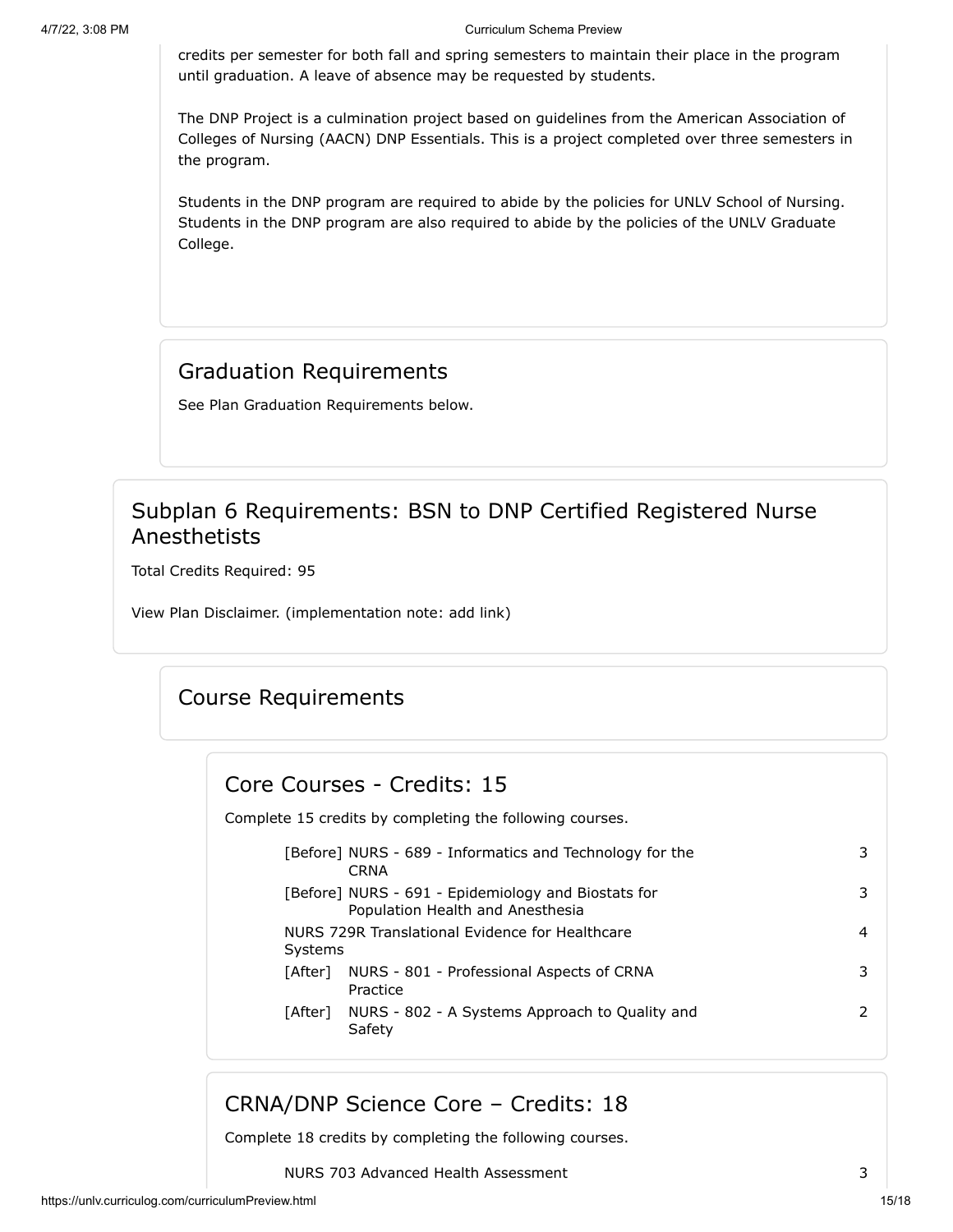| Genetics I | NURS 704 Advanced Pathophysiology and                      |   |
|------------|------------------------------------------------------------|---|
| Н          | NURS 730 Advanced Pharmacology and Genetics                |   |
| [After]    | NURS - 687 - Advanced Anatomy & Physiology<br>for the CRNA | 3 |
| [After]    | NURS - 688 - Chemistry & Physics for CRNA                  | 3 |
|            | [After] NURS - 755 - Advanced Pharm for CNAs I             | 3 |
|            |                                                            |   |

#### Clinical Core - Credits: 57

Complete 57 credits by completing the following courses.

| NURS 701 Diagnostic Reasoning and Clinical<br>Decision Making for the APRN |                                                                                |    |
|----------------------------------------------------------------------------|--------------------------------------------------------------------------------|----|
| [After]                                                                    | NURS - 804 - Introduction to Anesthesia                                        | 5  |
|                                                                            | [After] NURS 805 – Basic Principles and Techniques of<br>Anesthesia, 7 credits |    |
|                                                                            | [After] NURS 806 - Advanced Anesthesia I                                       | 8  |
|                                                                            | [After] NURS 807 - Advanced Anesthesia II                                      | 8  |
|                                                                            | [After] NURS 808 - Synthesis I                                                 |    |
|                                                                            | [After] NURS 809 - Synthesis II                                                | 9  |
|                                                                            | [Before] NURS 810 - Comprehensive Anesthesia Review                            | 11 |

## DNP Project – Credits: 4

Students will take NURS 788 in three different semesters, and may take it a fourth time.

NURS 788 DNP Project 1-3

## DNP Project Dissemination - Credits: 1

NURS - 830 - Project Dissemination 1

#### Degree Requirements

Complete 94 credits with a minimum Grade Point Average (GPA) of 3.00.

Maintain a cumulative grade point average of 3. 00 or above each semester enrolled.

Receive a grade of "B" (3. 00) or above in all required cognate and nursing courses. If less than a "B", for example a B- (2.70) is earned, the course must be repeated. The student must be in good standing to repeat a course and any required course may be repeated only one time.

Complete a minimum of six (6) credits in each calendar year.

Each student, upon admission, will be assigned an advisor. The advisor (and later the Advisory Committee including the chair of the Advisory committee if in place) will plan the student's entire degree program of study and submit it to the Graduate College by the end of the second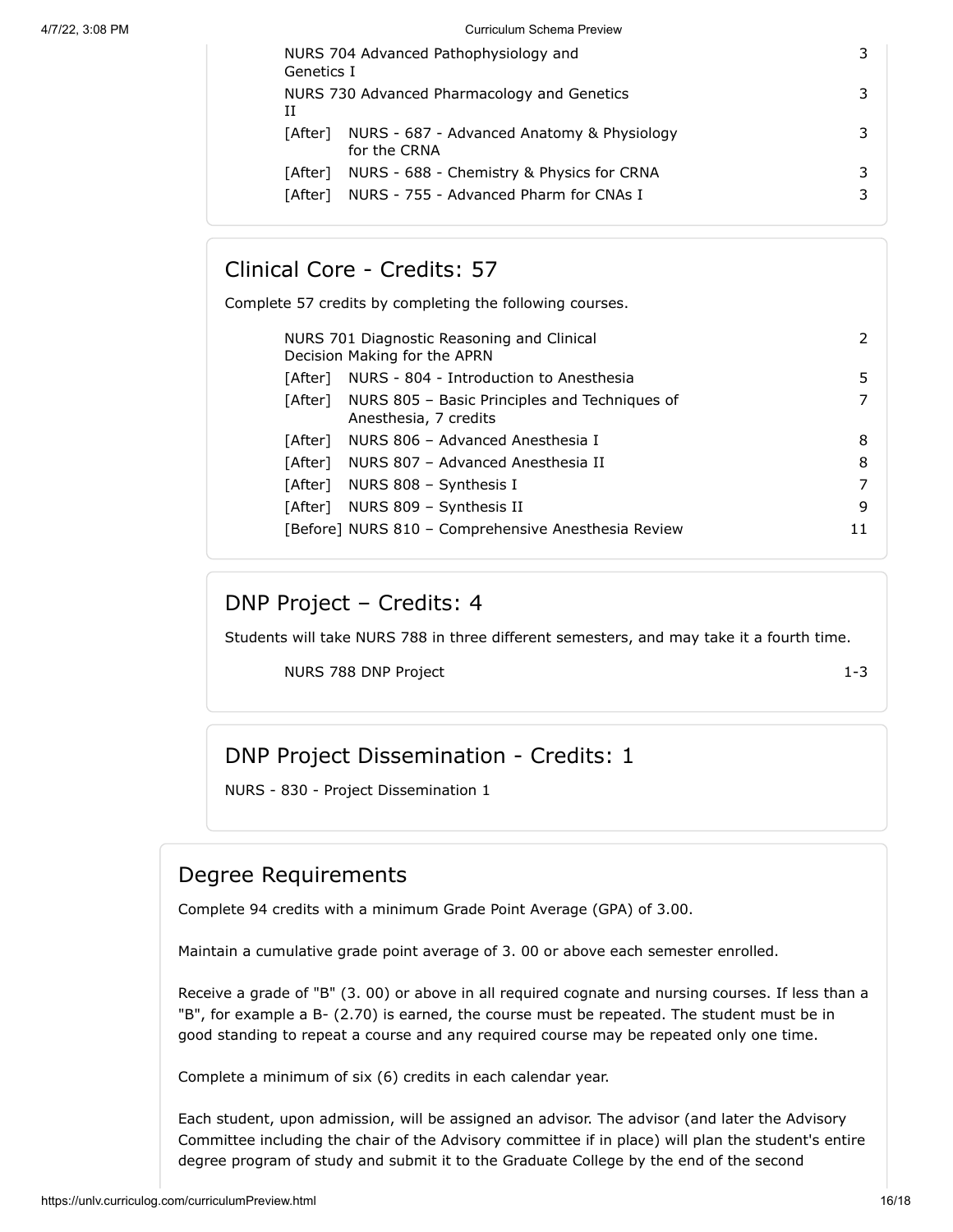semester of enrollment. The degree program requires the approvals of the student, advisor, and the DNP Coordinator, the appropriate academic dean, and the Graduate Dean.

The Advisor monitors the student's progress through the program of study. In addition, the DNP Coordinator will monitor the student's progress, including adherence to all established policies of the Graduate College. At any given time, the student can request a change of advisor or chair of Advisory Committee. However, it is the student's responsibility to secure approval of an individual faculty member who agrees to serve as their advisor before changing the original advisor, subject to Graduate College approval. Also, it is the student's responsibility to make sure that their chosen advisor or chair has current graduate faculty status at UNLV, which can be checked at: https://www.unlv.edu/graduatecollege/graduate-faculty-status

Students will be assigned a Faculty Mentor as their Chair for their DNP Project committee in the first semester and be required to file the Committee Appointment Form with the DNP coordinator when this is completed. More specific information about the DNP Project will be discussed in the courses it is embedded in the program.

In consultation with their Mentor/Chair, a student will organize an advisory committee of a second member from the School of Nursing. In addition, a third member from outside the department, known as the Graduate College Representative, must be appointed. An additional committee member may be added at the student and department's discretion. Please see Graduate College policy for committee appointment guidelines.

Continuously register for three (3) credits each semester while working on a DNP Project.

Once admitted to the DNP program, students will need to continue to take a minimum of 3 credits per semester for both fall and spring semesters to maintain their place in the program until graduation. A leave of absence may be requested by students.

The DNP Project is a culmination project based on guidelines from the American Association of Colleges of Nursing (AACN) DNP Essentials. This is a project completed over three semesters in the program.

Students in the DNP program are required to abide by the policies for UNLV School of Nursing. Students in the DNP program are also required to abide by the policies of the UNLV Graduate College.

#### Graduation Requirements

See Plan Graduation Requirements below.

#### Plan Graduation Requirements

Submit all required forms to the Graduate College and apply for graduation up to two semesters prior to completing the degree requirements.

The student must submit and successfully defend their DNP Project by the posted deadline. The defense must be advertised and is open to the public.